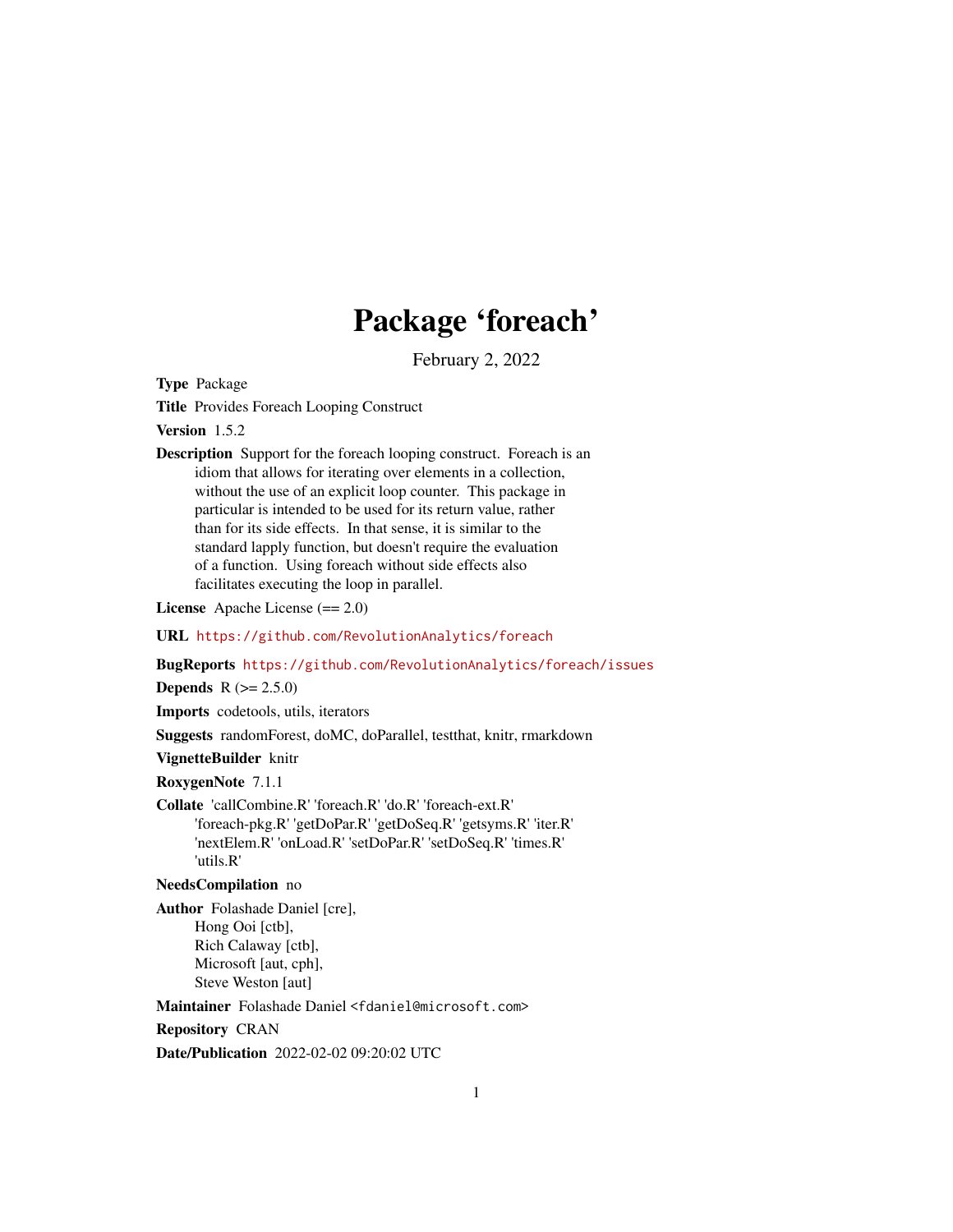### <span id="page-1-0"></span>R topics documented:

| Index |  |
|-------|--|
|       |  |

```
foreach foreach
```
#### <span id="page-1-1"></span>Description

%do% and %dopar% are binary operators that operate on a foreach object and an R expression. The expression, ex, is evaluated multiple times in an environment that is created by the foreach object, and that environment is modified for each evaluation as specified by the foreach object. %do% evaluates the expression sequentially, while %dopar% evaluates it in parallel. The results of evaluating ex are returned as a list by default, but this can be modified by means of the .combine argument.

#### Usage

```
foreach(
  ...,
  .combine,
  .init,
  .final = NULL,.inorder = TRUE,
  .multicombine = FALSE,
  .maxcombine = if (.multicombine) 100 else 2,
  .errorhandling = c("stop", "remove", "pass"),
  .packages = NULL,
  export = NULL,.noexport = NULL,.verbose = FALSE
)
e1 %:% e2
when(cond)
obj %do% ex
obj %dopar% ex
```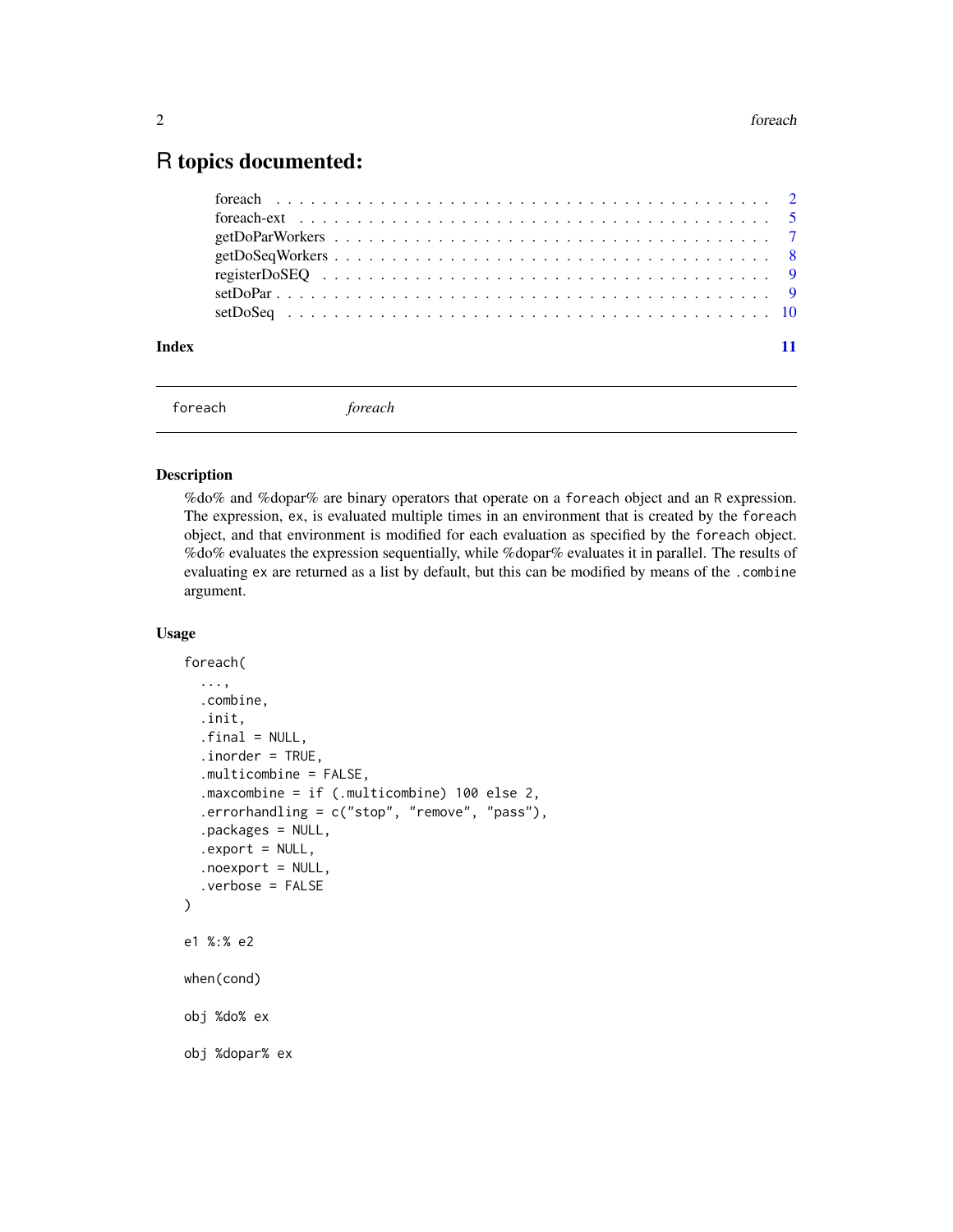#### foreach 3

times(n)

#### Arguments

| $\cdots$       | one or more arguments that control how ex is evaluated. Named arguments<br>specify the name and values of variables to be defined in the evaluation environ-<br>ment. An unnamed argument can be used to specify the number of times that ex<br>should be evaluated. At least one argument must be specified in order to define<br>the number of times ex should be executed.<br>If multiple arguments are supplied, the number of times ex is evaluated is equal<br>to the smallest number of iterations among the supplied arguments. See the<br>examples. |
|----------------|--------------------------------------------------------------------------------------------------------------------------------------------------------------------------------------------------------------------------------------------------------------------------------------------------------------------------------------------------------------------------------------------------------------------------------------------------------------------------------------------------------------------------------------------------------------|
| .combine       | function that is used to process the tasks results as they generated. This can<br>be specified as either a function or a non-empty character string naming the<br>function. Specifying 'c' is useful for concatenating the results into a vector, for<br>example. The values 'cbind' and 'rbind' can combine vectors into a matrix. The<br>values '+' and '*' can be used to process numeric data. By default, the results<br>are returned in a list.                                                                                                        |
| .init          | initial value to pass as the first argument of the . combine function. This should<br>not be specified unless. combine is also specified.                                                                                                                                                                                                                                                                                                                                                                                                                    |
| .final         | function of one argument that is called to return final result.                                                                                                                                                                                                                                                                                                                                                                                                                                                                                              |
| .inorder       | logical flag indicating whether the .combine function requires the task results<br>to be combined in the same order that they were submitted. If the order is not<br>important, then it setting . inorder to FALSE can give improved performance.<br>The default value is 'TRUE.                                                                                                                                                                                                                                                                             |
| .multicombine  | logical flag indicating whether the . combine function can accept more than two<br>arguments. If an arbitrary . combine function is specified, by default, that func-<br>tion will always be called with two arguments. If it can take more than two ar-<br>guments, then setting .multicombine to TRUE could improve the performance.<br>The default value is FALSE unless the . combine function is cbind, rbind, or c,<br>which are known to take more than two arguments.                                                                                |
| .maxcombine    | maximum number of arguments to pass to the combine function. This is only<br>relevant if .multicombine is TRUE.                                                                                                                                                                                                                                                                                                                                                                                                                                              |
| .errorhandling | specifies how a task evaluation error should be handled. If the value is "stop",<br>then execution will be stopped via the stop function if an error occurs. If the<br>value is "remove", the result for that task will not be returned, or passed to<br>the .combine function. If it is "pass", then the error object generated by task<br>evaluation will be included with the rest of the results. It is assumed that the<br>combine function (if specified) will be able to deal with the error object. The<br>default value is "stop".                  |
| .packages      | character vector of packages that the tasks depend on. If ex requires a R package<br>to be loaded, this option can be used to load that package on each of the workers.<br>Ignored when used with %do%.                                                                                                                                                                                                                                                                                                                                                      |
| .export        | character vector of variables to export. This can be useful when accessing a<br>variable that isn't defined in the current environment. The default value in NULL.                                                                                                                                                                                                                                                                                                                                                                                           |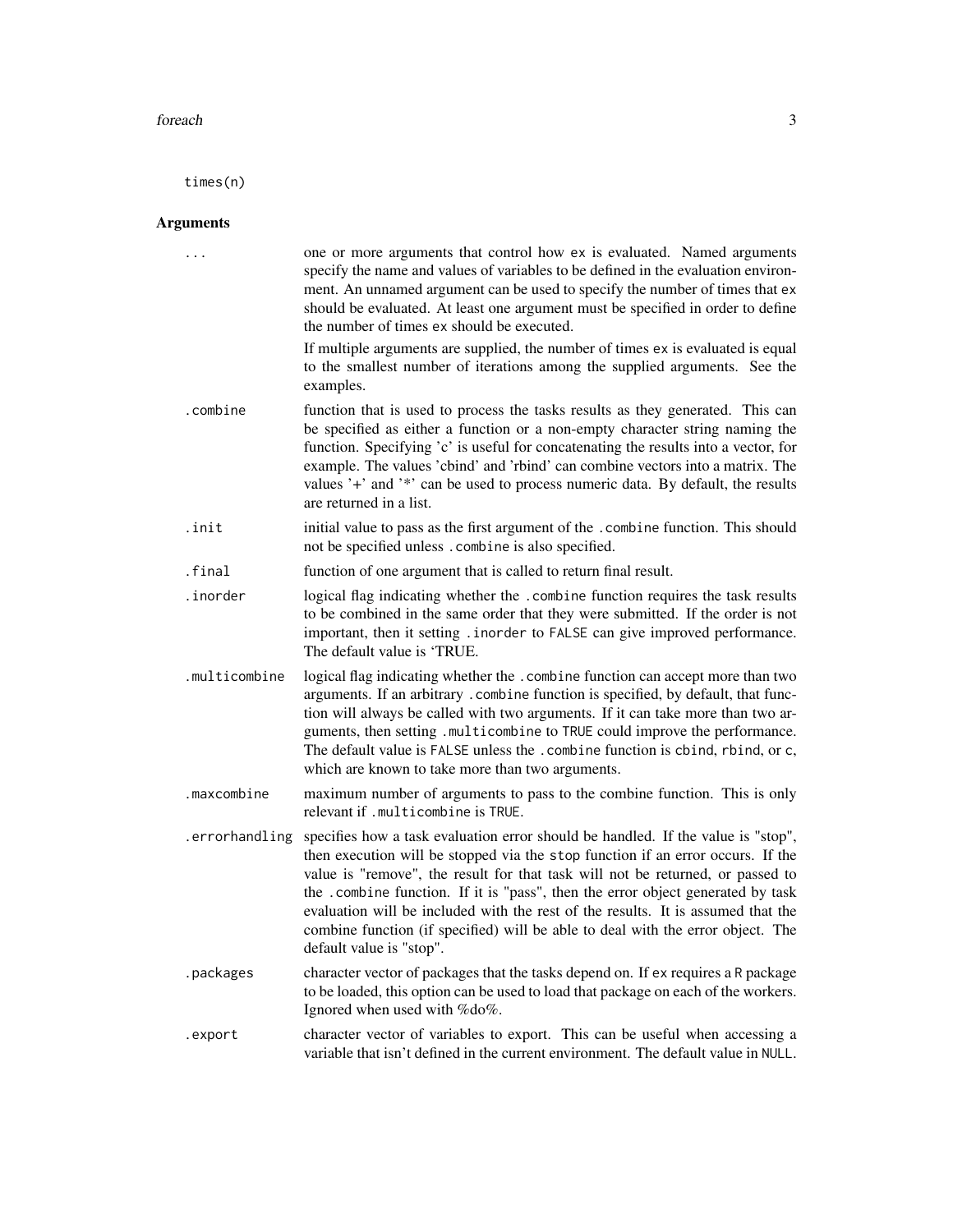<span id="page-3-0"></span>

| .noexport | character vector of variables to exclude from exporting. This can be useful to<br>prevent variables from being exported that aren't actually needed, perhaps be-<br>cause the symbol is used in a model formula. The default value in NULL. |
|-----------|---------------------------------------------------------------------------------------------------------------------------------------------------------------------------------------------------------------------------------------------|
| .verbose  | logical flag enabling verbose messages. This can be very useful for trouble<br>shooting.                                                                                                                                                    |
| e1        | foreach object to merge.                                                                                                                                                                                                                    |
| e2        | foreach object to merge.                                                                                                                                                                                                                    |
| cond      | condition to evaluate.                                                                                                                                                                                                                      |
| obi       | for each object used to control the evaluation of ex.                                                                                                                                                                                       |
| ex        | the R expression to evaluate.                                                                                                                                                                                                               |
| n         | number of times to evaluate the R expression.                                                                                                                                                                                               |

#### Details

The foreach and %do%/%dopar% operators provide a looping construct that can be viewed as a hybrid of the standard for loop and lapply function. It looks similar to the for loop, and it evaluates an expression, rather than a function (as in lapply), but its purpose is to return a value (a list, by default), rather than to cause side-effects. This facilitates parallelization, but looks more natural to people that prefer for loops to lapply.

The %:% operator is the *nesting* operator, used for creating nested foreach loops. Type vignette("nested") at the R prompt for more details.

Parallel computation depends upon a *parallel backend* that must be registered before performing the computation. The parallel backends available will be system-specific, but include doParallel, which uses R's built-in **parallel** package. Each parallel backend has a specific registration function, such as registerDoParallel.

The times function is a simple convenience function that calls foreach. It is useful for evaluating an R expression multiple times when there are no varying arguments. This can be convenient for resampling, for example.

#### See Also

[iterators::iter](#page-0-0)

#### Examples

```
# equivalent to rnorm(3)
times(3) %do% rnorm(1)
# equivalent to lapply(1:3, sqrt)
foreach(i=1:3) %do%
 sqrt(i)
# multiple ... arguments
foreach(i=1:4, j=1:10) %do%
sqrt(i+j)
# equivalent to colMeans(m)
```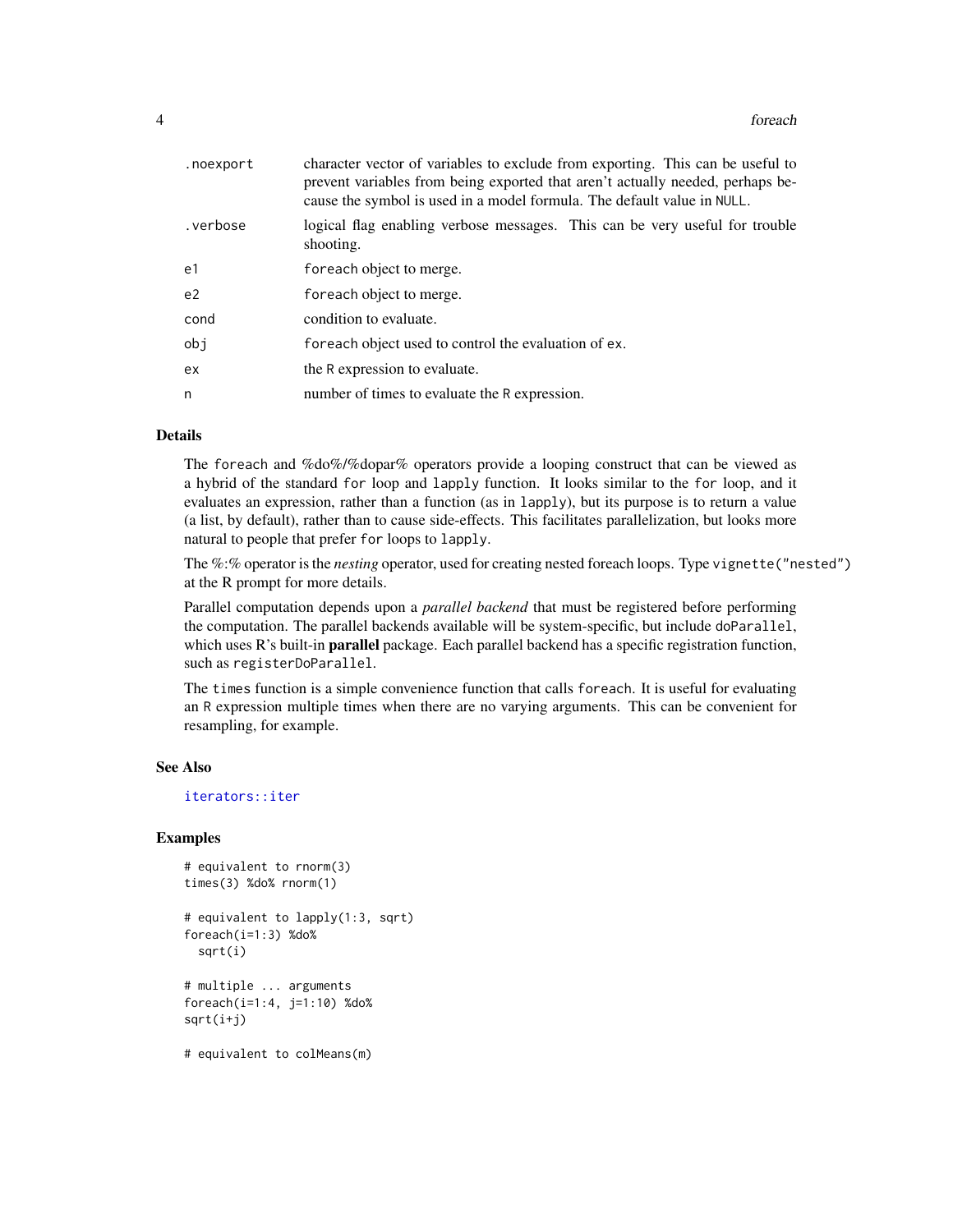#### <span id="page-4-0"></span>foreach-ext 5

```
m \leq - matrix(rnorm(9), 3, 3)
foreach(i=1:ncol(m), .combine=c) %do%
 mean(m[,i])
# normalize the rows of a matrix in parallel, with parenthesis used to
# force proper operator precedence
# Need to register a parallel backend before this example will run
# in parallel
foreach(i=1:nrow(m), .combine=rbind) %dopar%
  (m[i, ] / mean(m[i, ]))# simple (and inefficient) parallel matrix multiply
library(iterators)
a \leq - matrix(1:16, 4, 4)
b \leftarrow t(a)foreach(b=iter(b, by='col'), .combine=cbind) %dopar%
  (a %*% b)
# split a data frame by row, and put them back together again without
# changing anything
d \leq data.frame(x=1:10, y=rnorm(10))s <- foreach(d=iter(d, by='row'), .combine=rbind) %dopar% d
identical(s, d)
# a quick sort function
qsort \leq function(x) {
 n \leftarrow length(x)if (n == 0) {
   x
 } else {
   p \leftarrow sample(n, 1)
    smaller <- foreach(y=x[-p], .combine=c) %:% when(y <= x[p]) %do% y
    larger \le foreach(y=x[-p], .combine=c) %:% when(y > x[p]) %do% y
    c(qsort(smaller), x[p], qsort(larger))
 }
}
qsort(runif(12))
```
foreach-ext *foreach extension functions*

#### Description

These functions are used to write parallel backends for the foreach package. They should not be used from normal scripts or packages that use the foreach package.

#### Usage

makeAccum(it)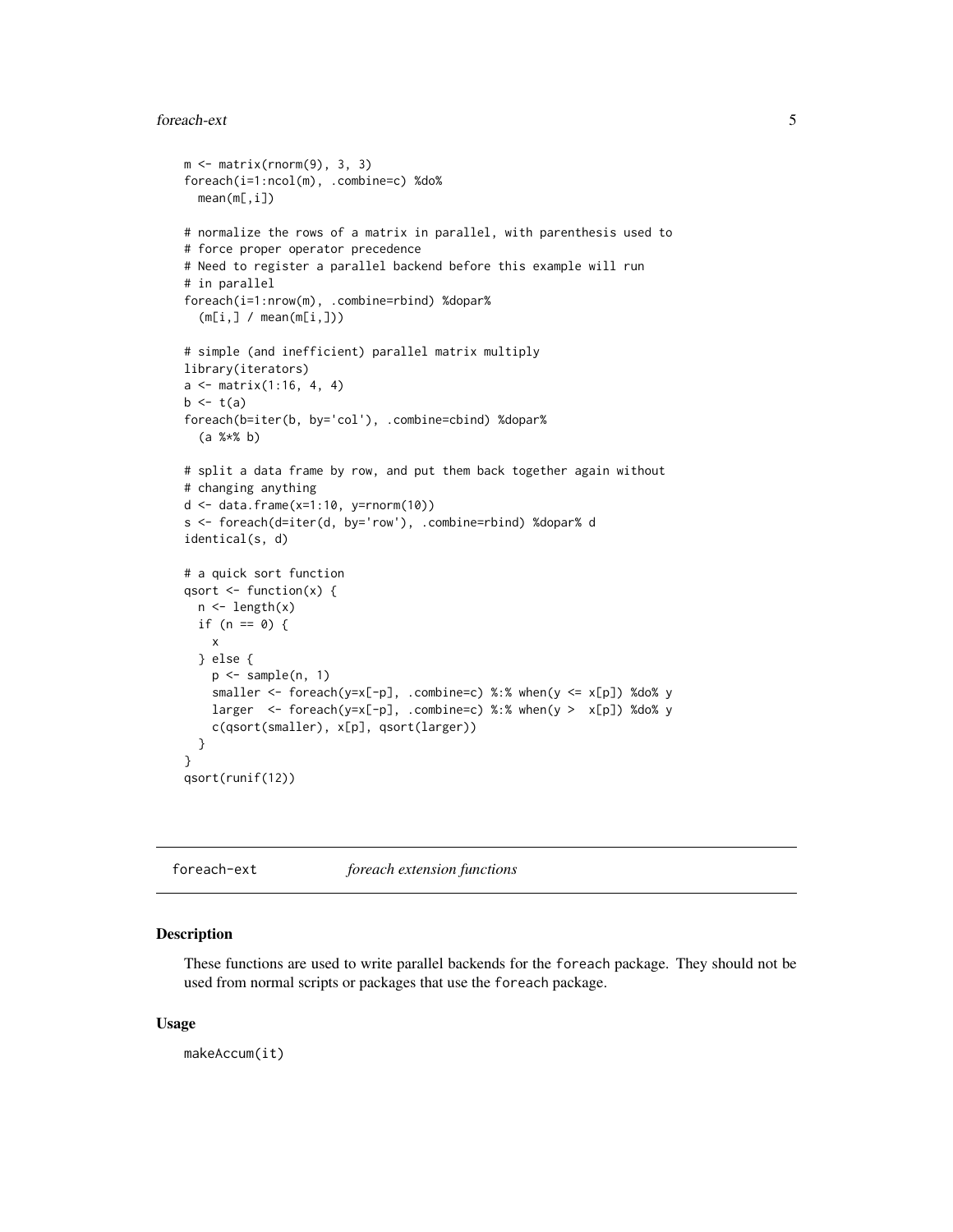6 foreach-ext

```
accumulate(obj, result, tag, ...)
getResult(obj, ...)
getErrorValue(obj, ...)
getErrorIndex(obj, ...)
## S3 method for class 'iforeach'
accumulate(obj, result, tag, ...)
## S3 method for class 'iforeach'
getResult(obj, ...)
## S3 method for class 'iforeach'
getErrorValue(obj, ...)
## S3 method for class 'iforeach'
getErrorIndex(obj, ...)
## S3 method for class 'ixforeach'
accumulate(obj, result, tag, ...)
## S3 method for class 'ixforeach'
getResult(obj, ...)
## S3 method for class 'ixforeach'
getErrorValue(obj, ...)
## S3 method for class 'ixforeach'
getErrorIndex(obj, ...)
## S3 method for class 'ifilteredforeach'
accumulate(obj, result, tag, ...)
## S3 method for class 'ifilteredforeach'
getResult(obj, ...)
## S3 method for class 'ifilteredforeach'
getErrorValue(obj, ...)
## S3 method for class 'ifilteredforeach'
getErrorIndex(obj, ...)
getexpress (ex, e, env, good = character(0), bad = character(0))
```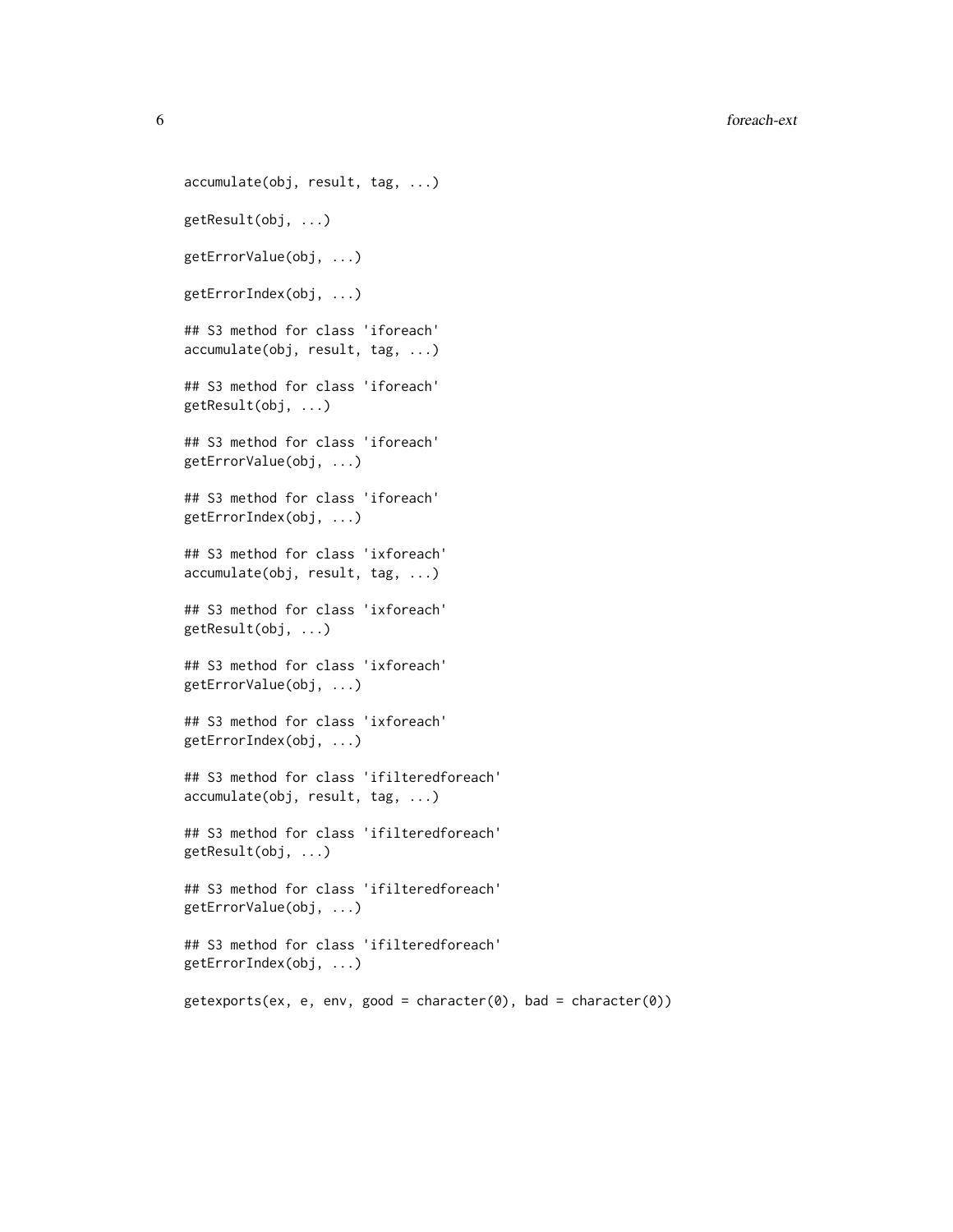#### <span id="page-6-0"></span>getDoParWorkers 7

#### Arguments

| it     | foreach iterator.                                            |
|--------|--------------------------------------------------------------|
| obj    | foreach iterator object.                                     |
| result | task result to accumulate.                                   |
| tag    | tag of task result to accumulate.                            |
| .      | unused.                                                      |
| ex.    | call object to analyze.                                      |
| e      | local environment of the call object.                        |
| env    | exported environment in which call object will be evaluated. |
| good   | names of symbols that are being exported.                    |
| bad    | names of symbols that are not being exported.                |

#### Note

These functions are likely to change in future versions of the foreach package. When they become more stable, they will be documented.

| getDoParWorkers | <b>Functions Providing Information on the doPar Backend</b> |  |
|-----------------|-------------------------------------------------------------|--|
|                 |                                                             |  |

#### Description

The getDoParWorkers function returns the number of execution workers there are in the currently registered doPar backend. It can be useful when determining how to split up the work to be executed in parallel. A 1 is returned by default.

The getDoParRegistered function returns TRUE if a doPar backend has been registered, otherwise FALSE.

The getDoParName function returns the name of the currently registered doPar backend. A NULL is returned if no backend is registered.

The getDoParVersion function returns the version of the currently registered doPar backend. A NULL is returned if no backend is registered.

#### Usage

getDoParWorkers()

getDoParRegistered()

getDoParName()

getDoParVersion()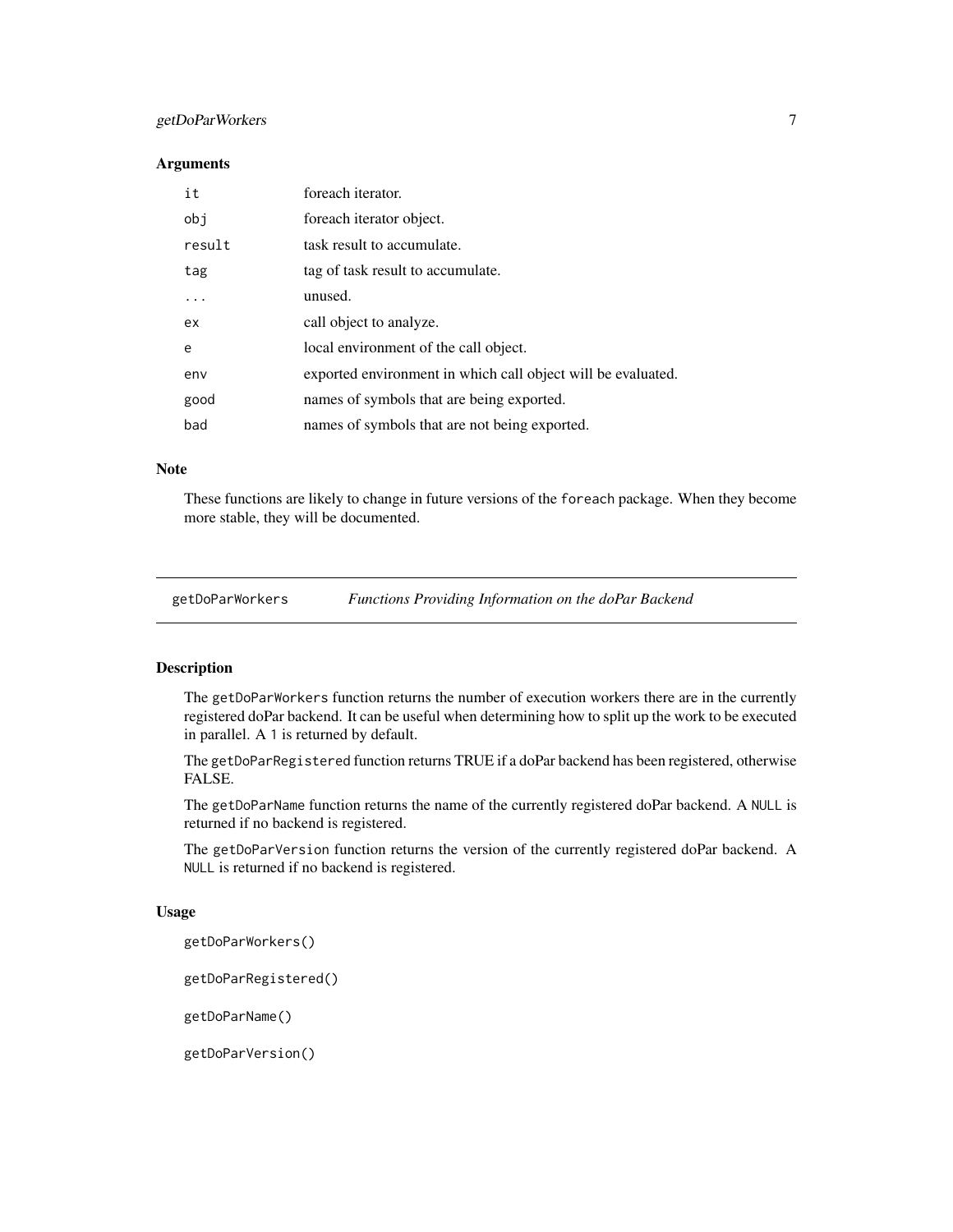#### Examples

```
cat(sprintf('%s backend is registered\n',
            if(getDoParRegistered()) 'A' else 'No'))
cat(sprintf('Running with %d worker(s)\n', getDoParWorkers()))
(name <- getDoParName())
(ver <- getDoParVersion())
if (getDoParRegistered())
 cat(sprintf('Currently using %s [%s]\n', name, ver))
```
getDoSeqWorkers *Functions Providing Information on the doSeq Backend*

#### Description

The getDoSeqWorkers function returns the number of execution workers there are in the currently registered doSeq backend. A 1 is returned by default.

The getDoSeqRegistered function returns TRUE if a doSeq backend has been registered, otherwise FALSE.

The getDoSeqName function returns the name of the currently registered doSeq backend. A NULL is returned if no backend is registered.

The getDoSeqVersion function returns the version of the currently registered doSeq backend. A NULL is returned if no backend is registered.

#### Usage

```
getDoSeqRegistered()
```
getDoSeqWorkers()

getDoSeqName()

getDoSeqVersion()

#### Examples

```
cat(sprintf('%s backend is registered\n',
            if(getDoSeqRegistered()) 'A' else 'No'))
cat(sprintf('Running with %d worker(s)\n', getDoSeqWorkers()))
(name <- getDoSeqName())
(ver <- getDoSeqVersion())
if (getDoSeqRegistered())
 cat(sprintf('Currently using %s [%s]\n', name, ver))
```
<span id="page-7-0"></span>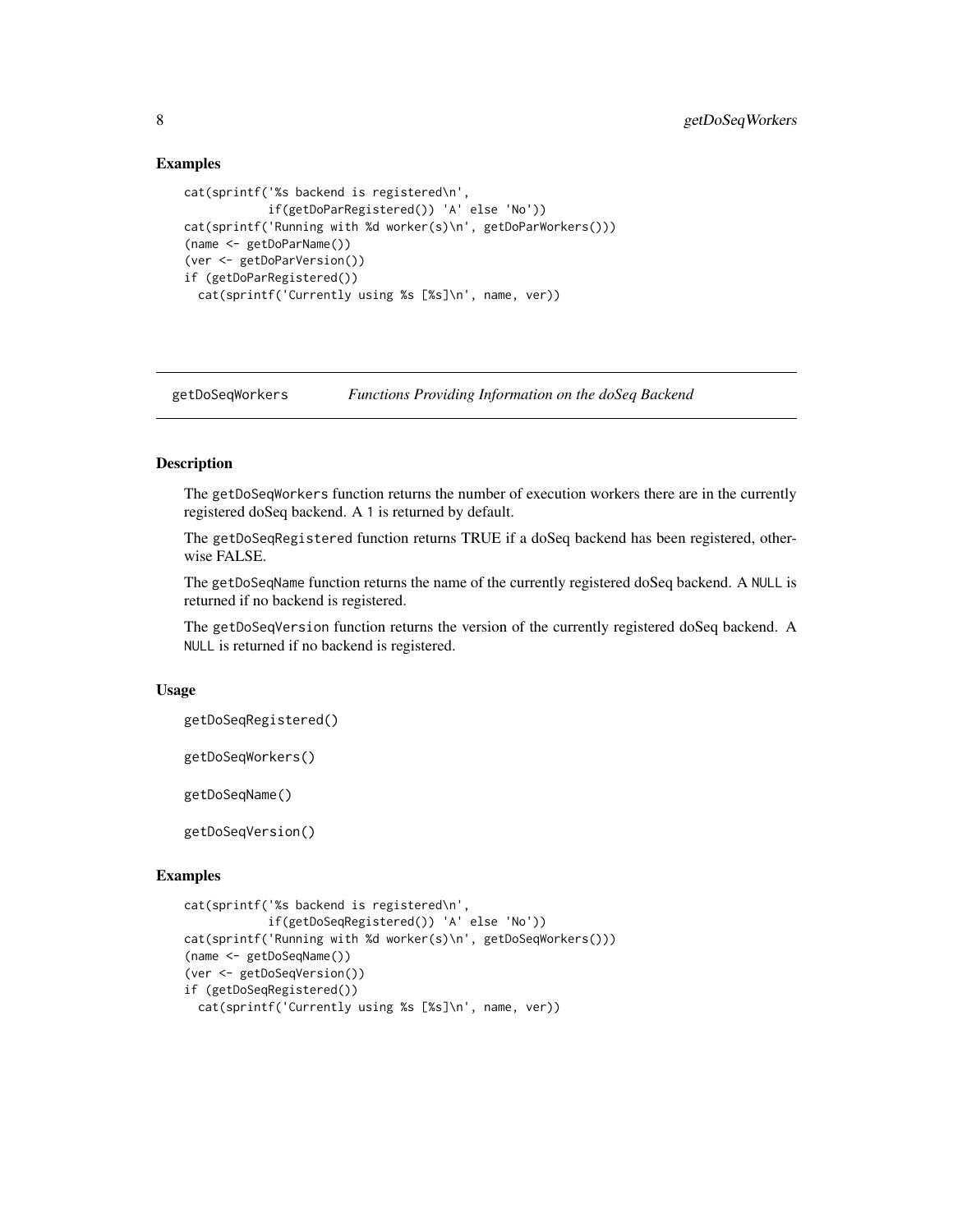#### <span id="page-8-0"></span>Description

The registerDoSEQ function is used to explicitly register a sequential parallel backend with the foreach package. This will prevent a warning message from being issued if the %dopar% function is called and no parallel backend has been registered.

#### Usage

```
registerDoSEQ()
```
#### See Also

[doParallel::registerDoParallel](#page-0-0)

#### Examples

```
# specify that %dopar% should run sequentially
registerDoSEQ()
```
setDoPar *setDoPar*

#### Description

The setDoPar function is used to register a parallel backend with the foreach package. This isn't normally executed by the user. Instead, packages that provide a parallel backend provide a function named registerDoPar that calls setDoPar using the appropriate arguments.

#### Usage

```
setDoPar(fun, data = NULL, info = function(data, item) NULL)
```
#### Arguments

| fun  | A function that implements the functionality of % dopar%. |
|------|-----------------------------------------------------------|
| data | Data to be passed to the registered function.             |
| info | Function that retrieves information about the backend.    |

#### See Also

[%dopar%](#page-1-1)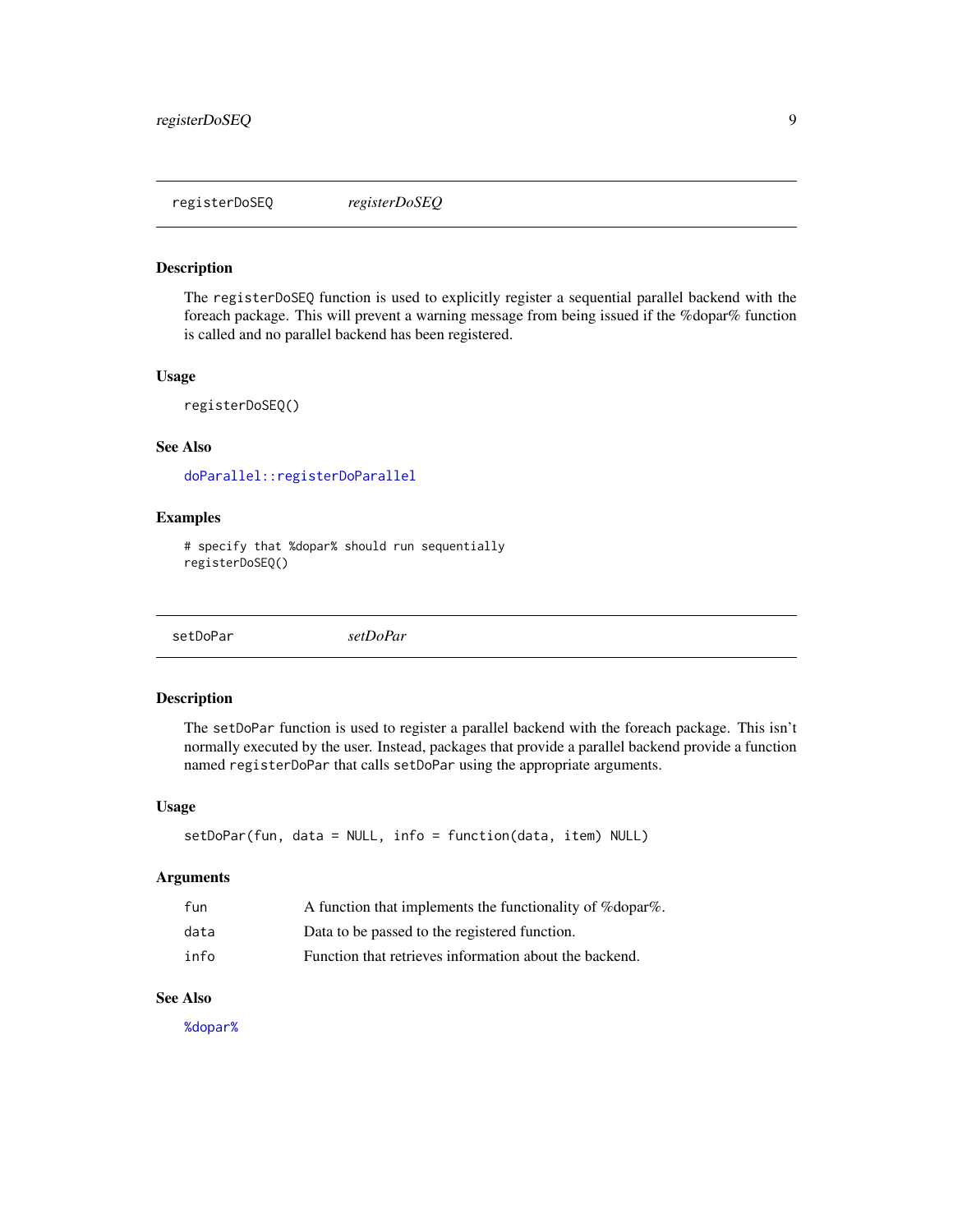<span id="page-9-0"></span>setDoSeq *setDoSeq*

#### Description

The setDoSeq function is used to register a sequential backend with the foreach package. This isn't normally executed by the user. Instead, packages that provide a sequential backend provide a function named registerDoSeq that calls setDoSeq using the appropriate arguments.

#### Usage

```
setDoSeq(fun, data = NULL, info = function(data, item) NULL)
```
#### Arguments

| fun  | A function that implements the functionality of % dopar%. |
|------|-----------------------------------------------------------|
| data | Data to be passed to the registered function.             |
| info | Function that retrieves information about the backend.    |

#### See Also

[%dopar%](#page-1-1)